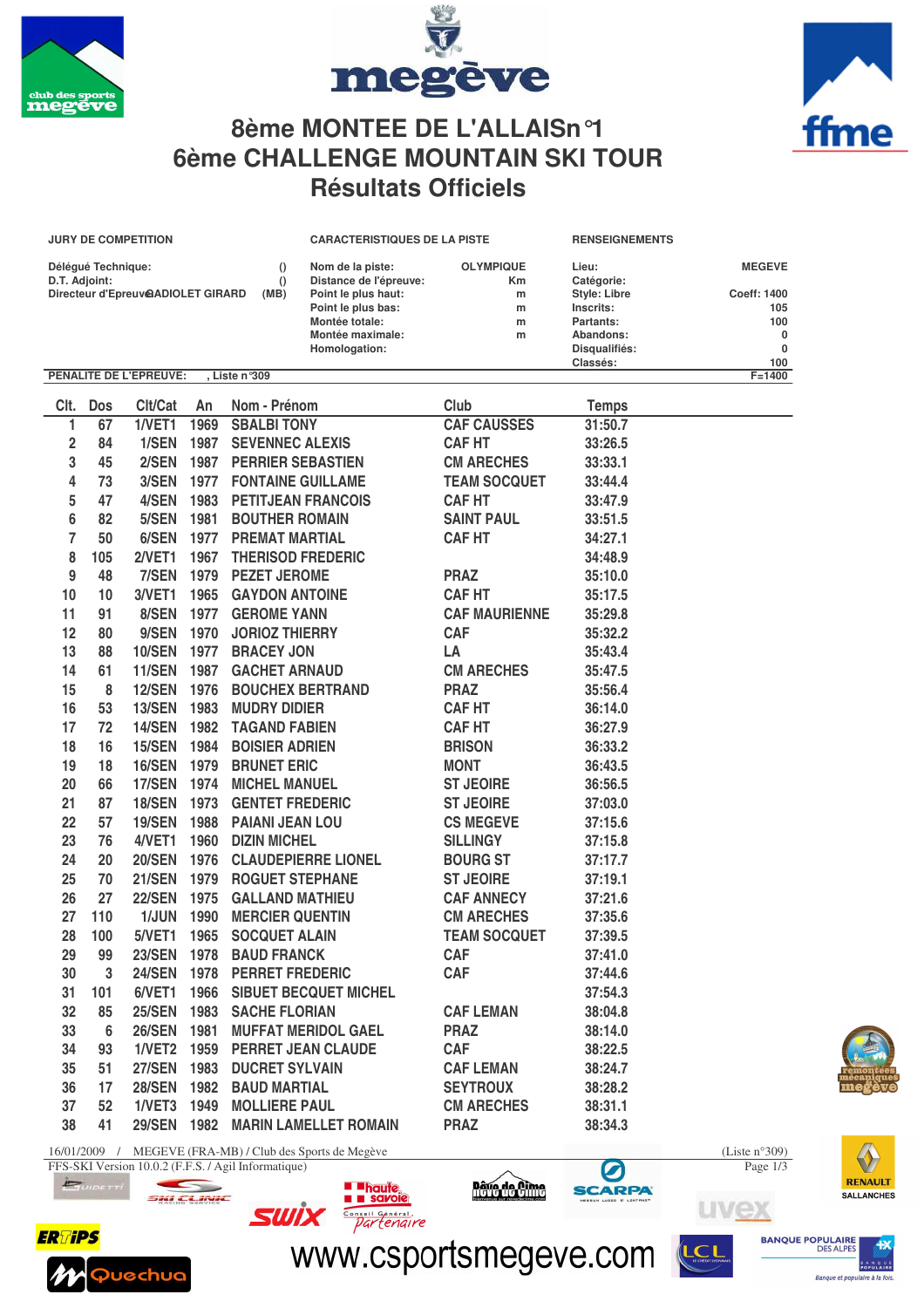| CIt. | <b>Dos</b>     | Clt/Cat        | An   | Nom - Prénom                    | Club                  | <b>Temps</b> |  |
|------|----------------|----------------|------|---------------------------------|-----------------------|--------------|--|
| 39   | 33             | 7/NET1         | 1967 | <b>GROSSETETE FRANCOIS</b>      | <b>PASSY</b>          | 38:40.2      |  |
| 40   | 60             | 8/VET1         |      | <b>1963 DOULAT CHRISTOPHE</b>   | <b>PASSY</b>          | 38:51.8      |  |
| 41   | 106            |                |      | 30/SEN 1974 CAUDE DAVID         | <b>PASSY</b>          | 39:03.4      |  |
| 42   | 97             |                |      | 31/SEN 1972 PRALUS OLIVIER      | <b>AMANZE</b>         | 39:21.5      |  |
| 43   | 31             |                |      | 9/VET1 1965 GAVEL PATRICK       | <b>SC DU CERN</b>     | 39:29.3      |  |
| 44   | 77             |                |      | 10/VET1 1967 GAYDON ALEX        | <b>MORZINE</b>        | 39:34.6      |  |
| 45   | 19             |                |      | 32/SEN 1977 CAETANO NUNO        | <b>CHAMONIX</b>       | 39:56.3      |  |
| 46   | 69             |                |      | 11/VET1 1967 RICHARD FRANCK     | <b>CAF HT</b>         | 40:40.7      |  |
|      |                |                |      |                                 |                       |              |  |
| 47   | 109            |                |      | 12/VET1 1960 PASTEUR ERIC       | <b>CAF CLUSES</b>     | 40:44.2      |  |
| 48   | 49             |                |      | 33/SEN 1977 PORRET GREGORY      | <b>PRAZ</b>           | 40:48.5      |  |
| 49   | 30             |                |      | 13/VET1 1964 GERINIERE PIERRE   |                       | 41:16.2      |  |
| 50   | 55             | <b>14/VET1</b> |      | 1969 BIHLER BORIS               | LA                    | 41:46.2      |  |
| 51   | 98             |                |      | 2/VET3 1949 CHAMPANGE RENE      | <b>CAF FAVERGES</b>   | 42:02.9      |  |
| 52   | 38             |                |      | 34/SEN 1974 LAUSENAZ PATRICE    | <b>CHEVENOZ</b>       | 42:04.3      |  |
| 53   | 24             |                |      | 35/SEN 1980 DUNAND BENJAMIN     | <b>CM ARECHES</b>     | 42:18.9      |  |
| 54   | 54             | <b>15/VET1</b> |      | <b>1963 DEVOS LAURENT</b>       | <b>CAF FAVERGES</b>   | 42:23.7      |  |
| 55   | 21             | <b>16/VET1</b> |      | <b>1969 DELAMOTTE PATRICK</b>   | <b>CAF CLUSES</b>     | 42:25.2      |  |
| 56   | 81             | <b>17/VET1</b> | 1960 | <b>PERRET BERNARD</b>           | <b>CAF</b>            | 42:47.5      |  |
| 57   | 83             | <b>18/VET1</b> | 1966 | <b>REY STEPHANE</b>             | <b>CAF HT</b>         | 42:53.0      |  |
| 58   | 65             | <b>19/VET1</b> | 1961 | <b>MARTIN ERIC</b>              | <b>CAF HAUT</b>       | 43:05.3      |  |
| 59   | 23             | 36/SEN 1972    |      | <b>DUCLOS VINCENT</b>           | <b>ROC EVASION</b>    | 43:07.4      |  |
|      |                |                |      | 2/VET2 1952 MORAND GERARD       | <b>PRAZ</b>           |              |  |
| 60   | $\overline{2}$ |                |      |                                 |                       | 43:13.3      |  |
| 61   | 89             | 3/VET2 1951    |      | <b>SONJON JEAN LOUP</b>         | <b>CAF CLUSES</b>     | 43:30.2      |  |
| 62   | 104            | 37/SEN 1985    |      | <b>BLANC ANTHONY</b>            | <b>CS TIGNES</b>      | 43:46.0      |  |
| 63   | 28             | <b>20/VET1</b> |      | 1960 GANDER ALAIN               | <b>RANDO SCOUTS</b>   | 43:47.8      |  |
| 64   | 11             |                |      | 38/SEN 1978 PERINET BERTRAND    | <b>MEGEVE</b>         | 43:58.6      |  |
| 65   | 35             | <b>21/VET1</b> |      | 1962 KIFFER NICOLAS             | <b>SALLANCHES</b>     | 44:22.5      |  |
| 66   | 62             | 39/SEN 1970    |      | <b>JUNOD FRANCK</b>             | LA                    | 44:24.2      |  |
| 67   | 26             | <b>22/VET1</b> |      | <b>1967 FERVENTIN STEPHANE</b>  | <b>CAF FAVERGES</b>   | 44:25.5      |  |
| 68   | 92             | <b>23/VET1</b> |      | 1967 MENGEL JEAN PIERRE         | <b>FRELAND</b>        | 44:36.8      |  |
| 69   | $\overline{7}$ |                |      | 4/VET2 1957 TARPIN TRIVIER      | <b>CAF ANNECY</b>     | 44:41.1      |  |
| 70   | 42             | 5/VET2 1956    |      | <b>MUFFAT FRANCOIS</b>          | <b>CAFHT</b>          | 44:56.2      |  |
| 71   | 32             |                |      | 6/VET2 1954 GOLLIET SIMON       | <b>CAF ARAVIS</b>     | 45:06.2      |  |
| 72   | 90             |                |      | 40/SEN 1978 CHAUSSET SEBASTIEN  | <b>SEVRIER</b>        | 45:11.2      |  |
| 73   | 75             |                |      | 41/SEN 1971 CHENAVAL JEAN LUC   | <b>CAF HAUT</b>       | 45:22.5      |  |
| 74   | 40             | <b>24/VET1</b> | 1963 | <b>MALINJOUD PHILIPPE</b>       | <b>CLUSES</b>         | 45:27.6      |  |
|      |                |                |      |                                 | <b>ST JEOIRE</b>      |              |  |
| 75   | 95             |                |      | 25/VET1 1966 BASTARD JACQUES    |                       | 45:40.7      |  |
| 76   | 94             |                |      | 3/VET3 1947 BRON JEAN CLAUDE    | <b>CAF HT</b>         | 45:55.5      |  |
| 77   | 79             |                |      | 26/VET1 1968 GUFFON ALAIN       | <b>NANCY SUR</b>      | 45:58.1      |  |
| 78   | 78             |                |      | 7/VET2 1959 PARISSE JOEL        | <b>CS MEGEVE</b>      | 46:32.4      |  |
| 79   | 56             |                |      | 42/SEN 1979 BRISSET KEVIN       | <b>FRELAND</b>        | 46:33.3      |  |
| 80   | 71             | <b>27/VET1</b> |      | <b>1969 STUCKI LAURENT</b>      | <b>VERSOIX</b>        | 46:53.3      |  |
| 81   | 59             |                |      | 4/VET3 1949 COTTET PUINEL JEAN  | <b>CAFHT</b>          | 46:59.9      |  |
| 82   | 37             |                |      | 28/VET1 1968 LAUNAY STEPHANE    | <b>CAF LEMAN</b>      | 47:10.2      |  |
| 83   | 29             |                |      | 29/VET1 1966 GERINIERE FRANCOIS | <b>SC SCOUTS</b>      | 47:36.4      |  |
| 84   | 25             |                |      | 43/SEN 1970 EQUOY REMI          | <b>CAF CLUSES</b>     | 47:52.9      |  |
| 85   | 4              |                |      | 44/SEN 1982 PREFOL EMMANUEL     | <b>CREST VOLAND</b>   | 48:20.2      |  |
| 86   | 74             | 8/VET2 1956    |      | <b>MINOZZI JEAN PIERRE</b>      | <b>CAF HAUT</b>       | 48:33.8      |  |
| 87   | 102            | 9/VET2 1950    |      | <b>BAUD FRANCIS</b>             | <b>MORZINE</b>        | 48:44.3      |  |
| 88   | 107            | 10/VET2 1959   |      | <b>MARCHAND ERIC</b>            | <b>PRAZ</b>           | 48:50.1      |  |
| 89   | 36             | 30/VET1        |      | 1968 KOSSONOGOW NICOLAS         | <b>ARTHAZ</b>         | 48:52.9      |  |
|      |                |                |      |                                 |                       |              |  |
| 90   | 64             | 31/VET1 1966   |      | <b>LANVERS SERGE</b>            | <b>MONTRIOND</b>      | 48:57.6      |  |
| 91   | 5              | 5/VET3 1943    |      | <b>BOUVIER MICHEL</b>           | <b>CAF CHEDDE</b>     | 49:03.4      |  |
| 92   | 22             |                |      | 45/SEN 1972 DELOBEL DENIS       | <b>CM ARECHES</b>     | 50:23.2      |  |
| 93   | 46             |                |      | 11/VET2 1959 PETETIN JEAN LOUIS | E.M.H.M               | 52:02.9      |  |
| 94   | 103            |                |      | 46/SEN 1973 LANVERS OLIVIER     |                       | 52:25.2      |  |
| 95   | 63             | 32/VET1        |      | <b>1967 LANVERS ERIC</b>        | <b>VIUZ EN SALLAZ</b> | 52:26.0      |  |
| 96   | 13             | 33/VET1        |      | <b>1962 MESTRALLET MARC</b>     | <b>CS MEGEVE</b>      | 52:36.9      |  |
| 97   | 1              |                |      | 6/VET3 1949 MOENNE LOCCOZ ANDRE | <b>CAF REIGNIER</b>   | 52:37.7      |  |
| 98   | 108            |                |      | 7/VET3 1941 HOFFMANN DANIEL     | <b>CHAMONIX</b>       | 56:24.3      |  |
| 99   | 39             |                |      | 34/VET1 1968 LOHMANN REGIS      | <b>PASSY</b>          | 1h02:18.7    |  |
|      |                |                |      |                                 |                       |              |  |

16/01/2009 / MEGEVE (FRA-MB) / Club des Sports de Megève (Liste n°309)